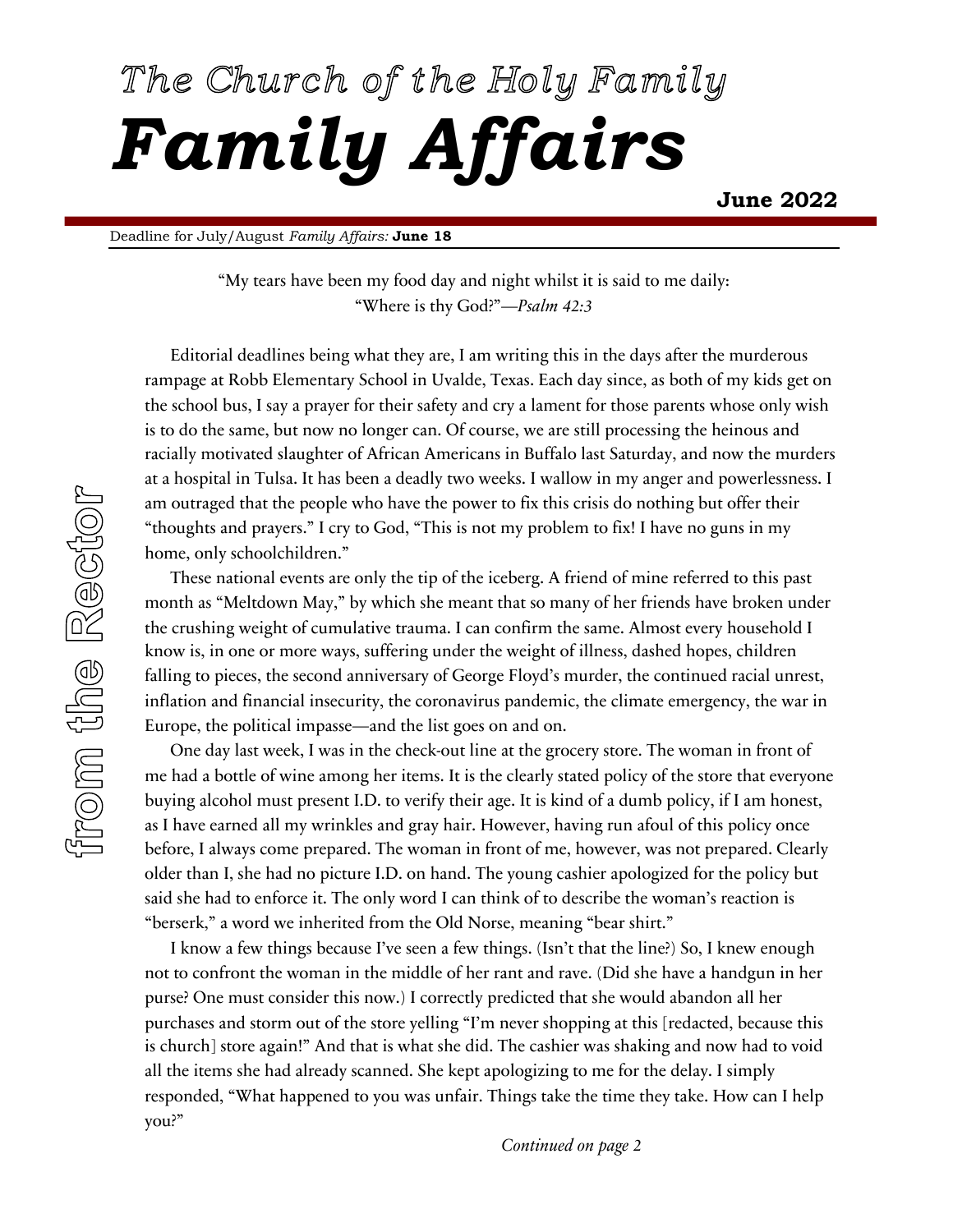Let me be clear: what happened in the grocery store, while egregious, was not altogether unexpected. We are a people on our last nerve and some of us are really, truly coming apart at the seams. After I got over my anger and embarrassment at the grocery store (to top things off, the woman was white and affluent, and the cashier was young and Black) I got to thinking about what might have caused the woman to behave as she did. Privilege, for sure. Used to getting her way, perhaps. But what awaited her at home? A sick or dying spouse, a home full of worry over the fate of a child? The adage is true: none of knows what another is going through. This compassion is not forgiveness—forgiveness was not mine to grant—but it does make me take stock and inform my easily-ignited moral outrage.

 A friend recently told me to "guard my joy." I've been thinking about that a lot. I am not tempted to retreat from the world and to wall off sources of anxiety and frustration. God planted each of us in our communities "to love and serve the Lord." (Alleluia!) However, I am now much more mindful about the sources of joy in my life and how I might do more to cultivate and protect them. My family is a constant joy. Yes, we have suffered under the weight of All The Things, but it is my responsibility to make my home an outpost of the Kingdom. To paraphrase Brother Lawrence, I wash the dishes not because I love the task, but because I love the people who dirtied them.

 Church has always been at the center of my life, but it took the pandemic to teach me that church is literally an ark—and without it I will drown. I live Sunday to Sunday now in a way I never have. I feel such joy each Sunday morning knowing that I will get to see my tribe, and that we will go through our holy rites together, and sing our holy songs, and say our common prayers. There will be smiles and hugs and handshakes. Together we will do hard things. It's a fellowship that begins in the womb and continues beyond the grave.

 Since you are still reading—thank you—I would like to offer an, as yet, unfinished word about the phrase "thoughts and prayers." Obviously, when uttered with insincerity and a lack of empathy, this is a hollow phrase deserving of ridicule. However, the act of holding people and situations in the forefront of our minds, and commending people to God in prayer, is a critical part of our calling as Christians. We must not ignore the suffering around us, or put it out of mind. We can both guard our joy AND weep with those who weep. And when we pray, well, we enter the luminous web of the Trinity. If you are a sailor, prayer is the act of turning our sails so as to catch the wind of the Holy Spirit to sail under the Spirit's power and not our own. Far from being hypocritical, our own thoughts and prayers help us grow in love and empathy. They help us feel more deeply. When people are truly suffering, one of the worst parts is feeling isolated and forgotten. We can make a commitment not to forget them, and to pray for them, perhaps at a time when they cannot summon the words to do so themselves. It's holy work and I'm glad I'm in it together with you.

*Clarke French, Rector*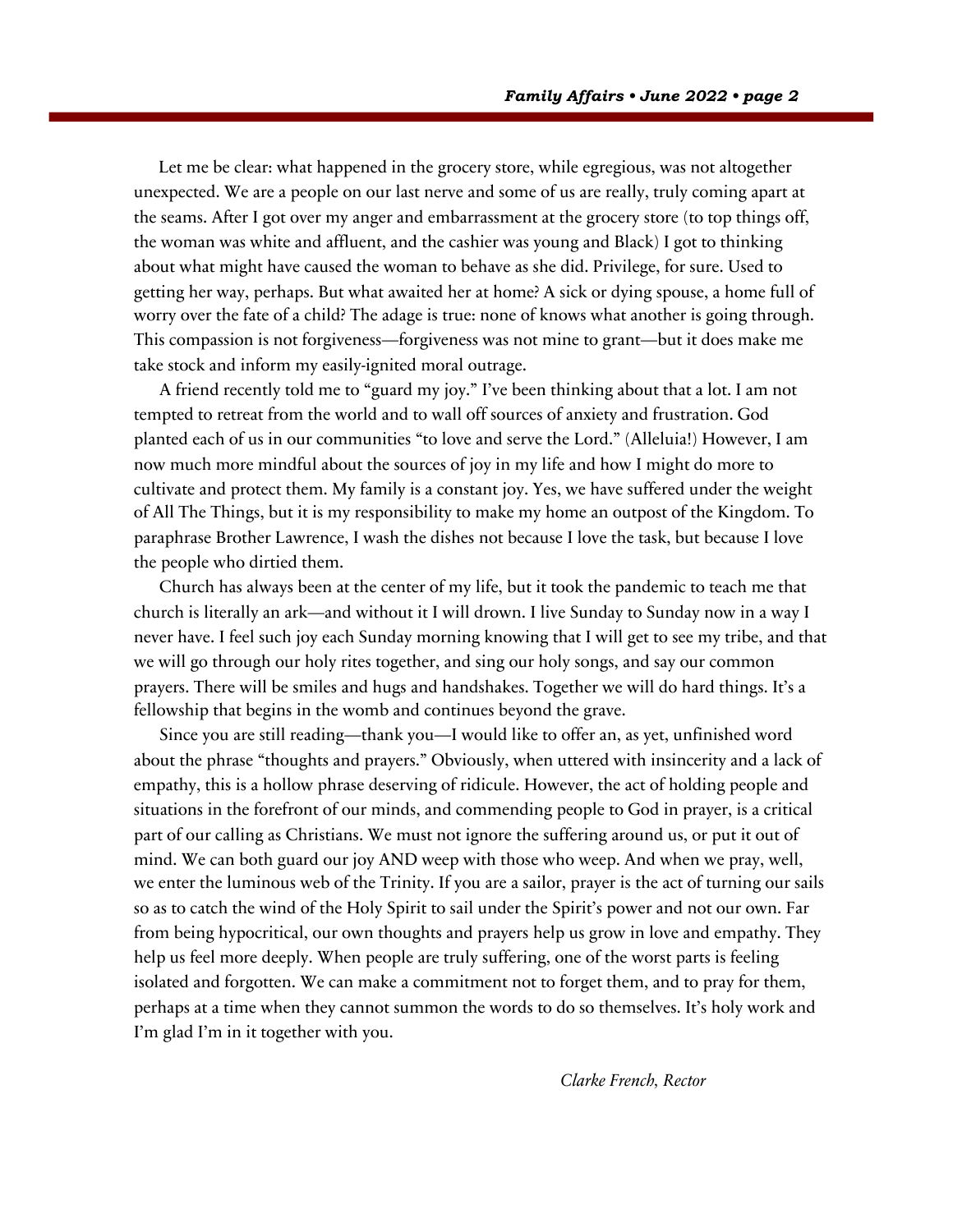In this issue: Parish Notes / page 4 Christian Education / page 5 Outreach / pages 6 House of Prayer / page 7

### **Summary of Vestry Minutes**

AT ITS VESTRY MEETING ON April 19 THE VESTRY HEARD

- The Rector's report, including Holy Family hosted the Diocesan Global Mission event, which was very successful. The Rector was pleased with how the events of Holy Week occurred and noted we confirmed nine youth and seven adults at the Easter Vigil. The Rector met with Steve Baucom to discuss a communication and working strategy. A second meeting will be held with Sarah Ball-Damberg and Angela Compton-Nelson.
- The Vestry unanimously voted in favor of endorsing Sadie Koppelberger as a candidate for ordination to the transitional diaconate.
- Roof Update: the roof shingling is now complete, on time and on budget. The solar panels will be installed on the south-facing roofs this spring.
- Outreach Commission-The Vestry discussed funding of the Outreach Commission's discretionary budget. Some concern was expressed about how funding is set and the amount of money available. There has not been an increase in funding from the budget in some years. It was noted that "outreach" takes many forms. The commission sponsors numerous fundraisers each year, which bring in considerable funds. Giving to and from the clergy benevolent funds has increased significantly. For the past few years, Holy Family's overall outreach giving has exceeded \$100,000.00 per year.
- Fellowship Commission: The need for an ADA-compliant mechanized door opener from the parish hall to the north parking lot was discussed. The Rector plans to apply for a grant from the Endowment Committee to make this possible.
- Properties Commission: There is no way to install the outdoor, large dome play structure for use by our elementary-aged children on a temporary basis. Work on nearby areas must be completed first, and then the dome can be installed permanently. The additional expense incurred will come from the Memorial Fund.

#### **Commission Meetings in June**

**Outreach Commission** will meet Monday, June 13 at 7:00 p.m., in the St. Augustine Room **Finance Commission** will meet Tuesday, June 21, 6:00 p.m., via Zoom. **Vestry** will meet Tuesday, June 21, at 7:00 p.m.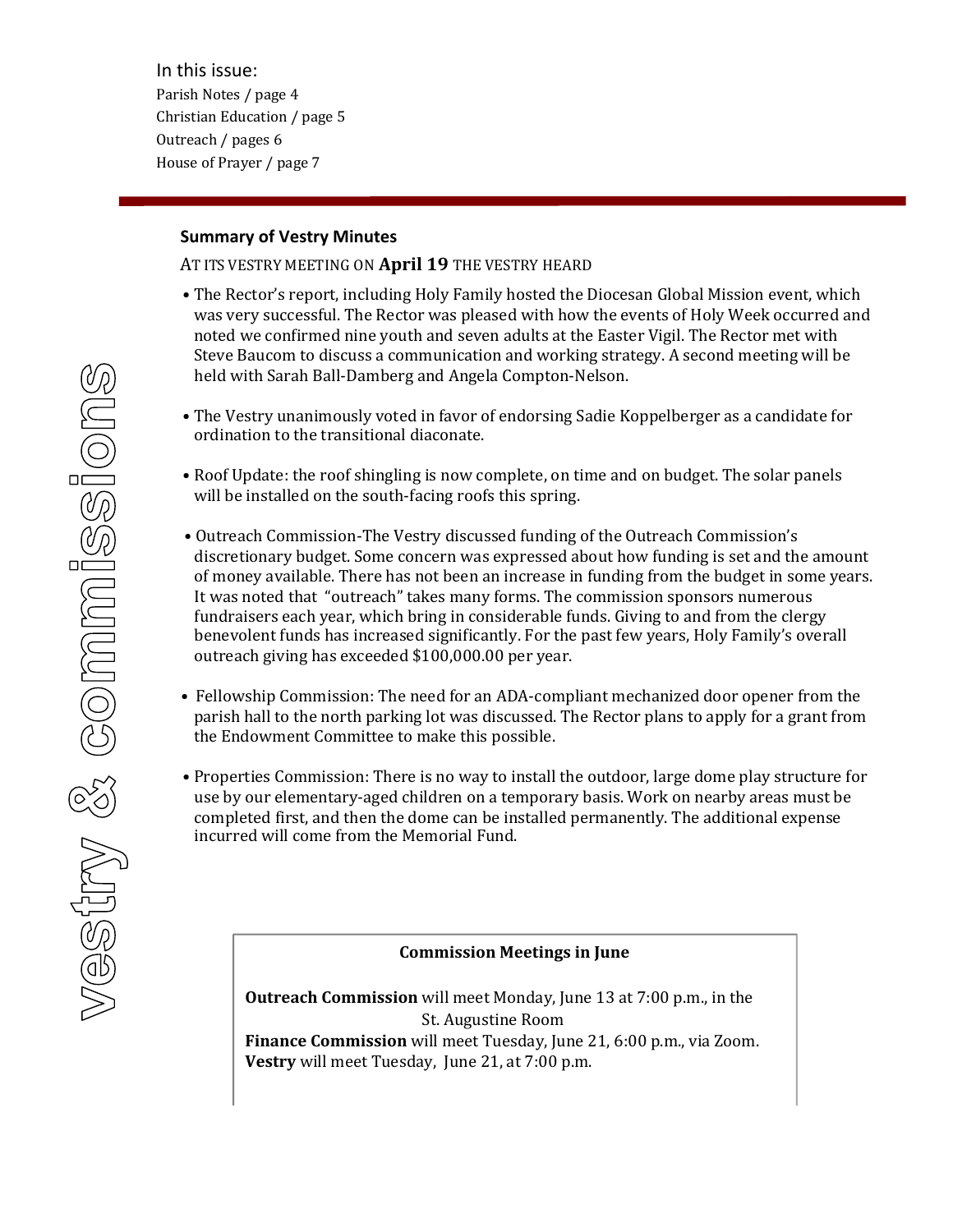#### **Canonical Crime Squad June Meeting**

On the road from her husband's burial to her castle, Countess Ela of Salisbury is called upon to investigate a death. Her role as sheriff brings her into conflict with the bishop in his new cathedral and the King's justiciar, who seeks to marry her off and control her lands. Ela is determined to hold onto her power, solve Katie Morse's murder, and bring the pregnant woman's killer to justice. Join the Canonical Crime Squad for *The Cathedral of Bones* **by J. G. Lewis.** We'll meet in the Library or via Zoom on June 13 at 7:00 p.m. for this tale of a fascinating historical figure.

#### **Refugee Welcome Camp - Volunteers wanted**

After several pandemic delays, Holy Family will be hosting a day camp for refugee children this summer, July 5 - 8, 2022. It is sponsored by a grant from the Church of the Holy Family Foundation and will include four days of crafts, meal prep/sharing, field trips, story-telling and other adventures.

The camp will run from 9:00 a.m. – 3:00 p.m. daily, Tuesday - Friday for children ages 6-13. We have funding to support 15 children. Transportation, lunch, and snacks will be provided for campers. There will be paid camp counselors, yet we are also looking for volunteers of any age to participate. We need extra sets of hands to help with craft projects, read stories or help the campers prepare meals. If you can offer an hour or two during the week, we would love for you to join us. There are potentially two small stipends for high schoolers over the age of 16. Please contact Deedee Nachman (ddnachman@gmail.com) or Leslie Butterfield (leslie.butterfield@outlook.com) with how you might like to help.

#### **Did You Know?**

Recently the U.S. Government announced that every household is eligible to order eight additional COVID-19 at home tests. Go to https://www.covid.gov/tests to submit your request. Test kits are delivered in about two weeks by the U.S. Postal Service.

#### **Altar Flowers**

Have you considered giving flowers for the altar one Sunday? Many upcoming Sundays in July, August, September, October, and November need sponsors. Always offered to the glory of God, flowers may also be given in thanksgiving for a special occasion or in memory of loved ones. You may sign up by placing your name on the poster in the narthex or by contacting Julie Hege, our parish administrator, by email (julie@holyfamilych.org) or telephone (919/942-3108).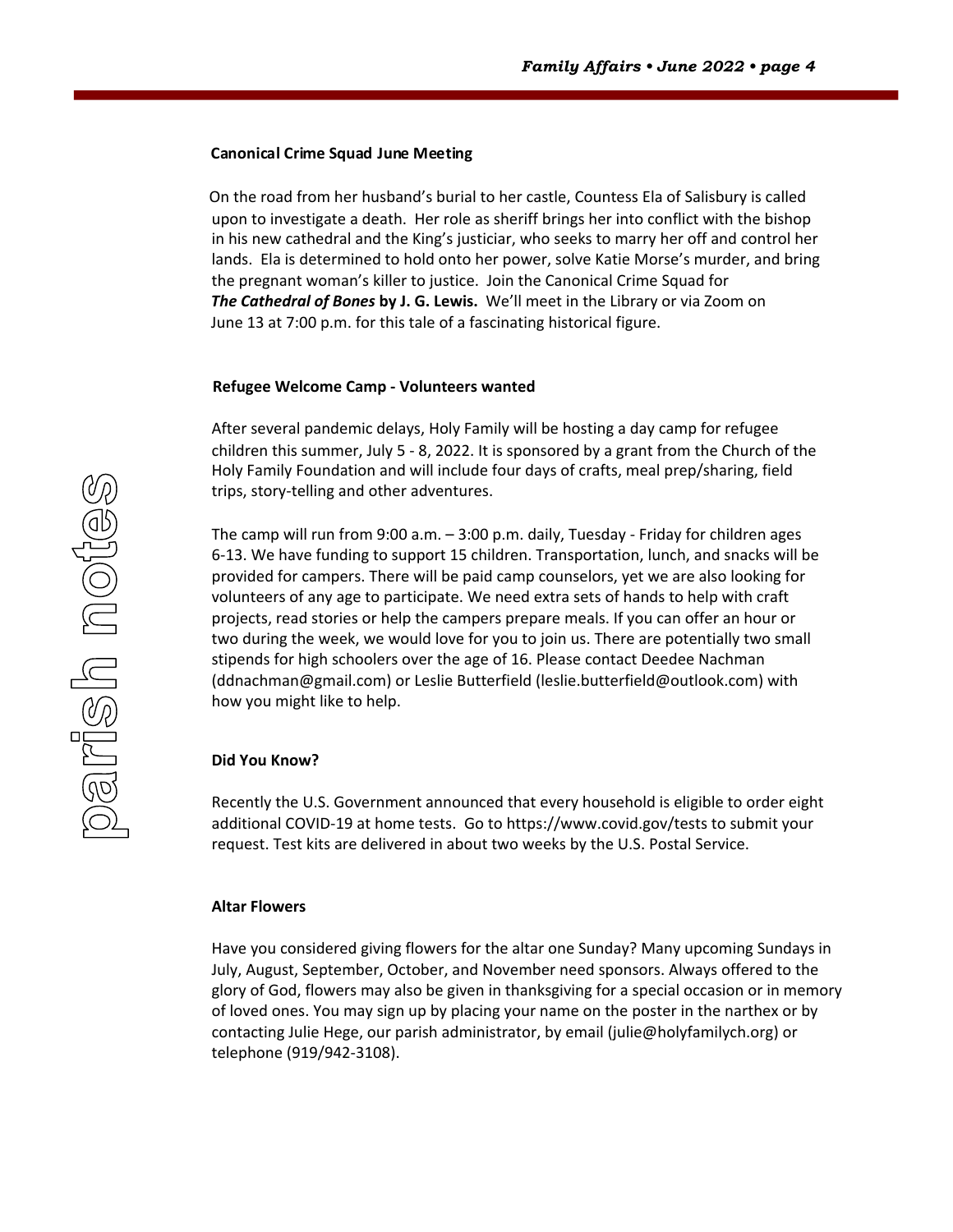# **Christian Education for Children and Youth**

**The Rev. Angela Compton-Nelson, Assistant to the Rector for Family Ministries**

**(angela@holyfamilych.org) page 5**

### **The Events in Buffalo, New York and Uvalde, Texas**

The recent school shooting in Uvalde, Texas and the grocery store shooting in Buffalo, New York call to mind the chaos, violence, and hatred that too often mark our common life together. I imagine that many of you, like me, are feeling the grief and anxiety of being a parent these days. This Summer, parishioner Sara Smith and Angela Compton-Nelson are working to create a pamphlet-sized resource on gun violence response for households with young children. You may pick up the resource, sized to be tucked into a prayerbook or Bible, and used as needed or desired this Fall from our Christian Formation Library in the Commons. Our resource will include FAQs for talking to children, prayers for your household, action steps you can take at home, and information about Episcopal and Christian communities involved in addressing gun violence and racially motivated hate crimes, locally and nationally.

#### **Prayers to Pray in Your Household Following Instances of Gun Violence in the News**

"For People Harmed by Gun Violence"

from *Common Prayer for Children and Families* by Jennifer Gamber and Timothy J.S. Seamans:

Loving God, Source of all healing, you weep when love gives way to hatred, and our souls, once again, weep for those harmed by gun violence; where weapons replace prayers, where peace is overcome with anger, may our hearts grow bold, and may our communities be transformed by our actions and our voices, working through the power of your Holy Spirit. Amen.

### "A Prayer For Young Persons" from *The Book of Common Prayer:*

God our Father, you see your children growing up in an unsteady and confusing world: Show them that your ways give more life than the ways of the world, and that following you is better than chasing after selfish goals. Help them to take failure, not as a measure of their worth, but as a chance for a new start. Give them strength to hold their faith in you, and to keep alive their joy in your creation; through Jesus Christ our Lord. Amen.

#### **Summer EYC in the Garden**

This Summer, EYC students (including those preparing to enter middle school next year) are invited to join Angela for EYC in the Garden at her home. Students will read short selections about ecology, Scripture, justice, and land, and work to tend a flower garden (the results of which will be offered back to the church and community). If students are not into gardening and would like to participate, they are encouraged to bring a book, watercolors, or other art supplies, and join in fellowship and garden-grown and prepared sun tea. EYC in the garden will meet most weeks of the summer on Wednesday mornings beginning the week of June 20 and a weekday evening (to be decided). Notify Angela of your student's interest. Once our community is established for the summer, we can work together to come up with geography-based carpool options. Parish adults interested in sharing skills such as flower arranging or preserving or who would enjoy joining the fellowship and fun for a day or two should be in contact with Angela for scheduling.

#### **How to Find a Church for Graduating Seniors**

Interested in learning about how to find a new church home while away at college? Graduating seniors should join Angela in the library on Sunday, June 12, following the 10:00 a.m. liturgy in order to reflect on this process together.

#### **Just One Thing**

Just One Thing is a program from the Episcopal Diocese of North Carolina to connect graduating seniors with chaplains and local congregations in their new college and university communities and settings. If you have a young person heading off to college (for that matter, if you have a young person in your extended family), fill out a five-minute form (link in e-newsletter) and let me know that you have done it! I am happy to facilitate connections between your student and new chaplains, university ministries, or a priest/congregation in their area.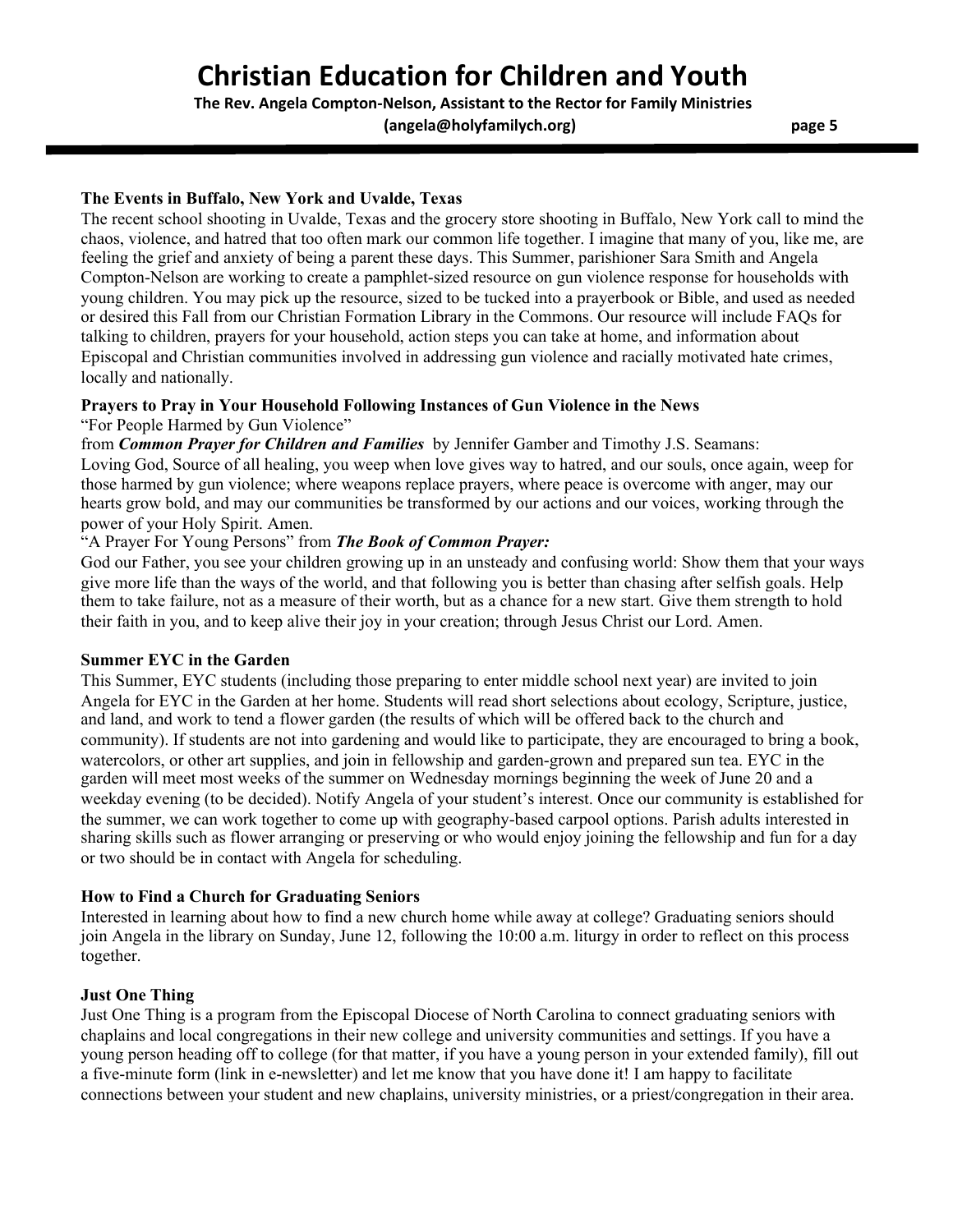# **Haiti Scholarship Drive June 12, 19, 26**

Each year Church of the Holy Family combines \$10,000.00 from the Outreach budget with donations from parishioners to try to meet the annual budget needs of Notre Dame Elementary School in Molas. The school needs around \$30,000.00 each year for teacher salaries, periodic meals for the kids, and school supplies. Père Jean Jonas Laborde is priest-in-charge in Molas, as well as schools and churches in 3 other communities in the area. He is very dedicated to the community and visits them as often as he can.

outreach news

In rural Haiti there is no such thing as a public school system and the families are too poor to pay much of anything in tuition. Holy Family is the ONLY source of financial support for the school. As Clarke has said, many Episcopal churches in the States have schools attached to

them; ours is just 1,200 miles away! **You can donate with a check made out to CHF, memo Haiti Scholarship Drive or online (holyfamilych.org/give and select Haiti Scholarship Fund) or by scanning the QR code.** *Mesi anpil!*



Here is a recent message from Père Laborde to Holy Family:

"I would like also to thank all partners who [are] never discouraged to help Molas, a Community in big difficulty. Thanks to you many children can go to school, eat something each day. It seems to be nothing but in Haiti, because of poverty, when people could eat and go to school, they are lucky. We love you and the partnership so much. For now, I plan to build a tank to stock rainwater for the children."

# **Upcoming Visit From Our Mission Partner Gyani Thapa**

Gyani Thapa, who, along with her husband Madhu, leads **Kirtipur Christian Fellowship** in and around Kathmandu, Nepal will be in Chapel Hill June 15-22. Come to the Parish Hall after the 10am service on **June 19** to meet Gyani and hear about the work of their ministry. You will want to hear the amazing story of how John Paul met her as a little girl when he was in Nepal with the Peace Corps in the 1970s!

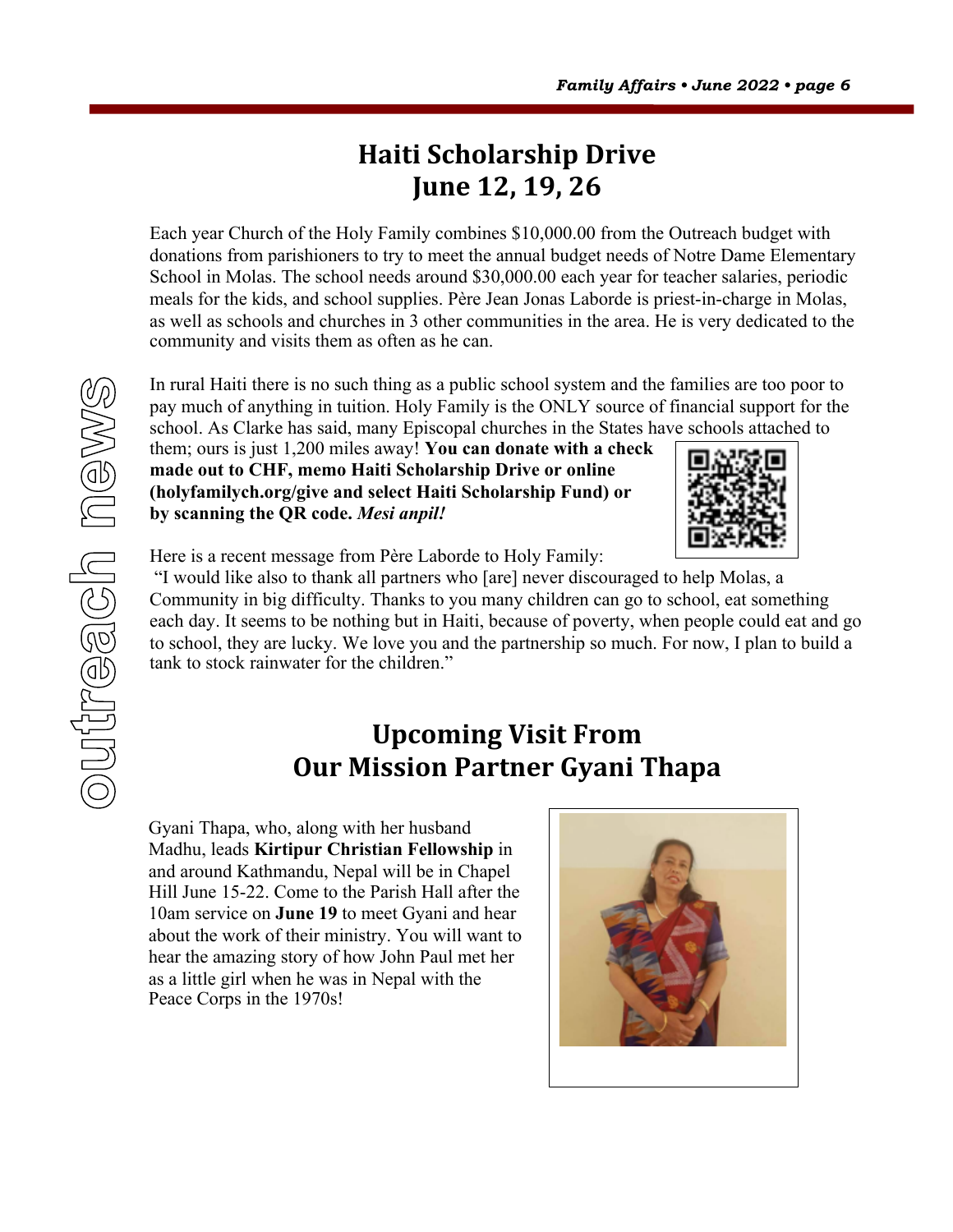*My* house shall be called a house of prayer for all nations. —Mark 11:17

> Your prayers are invited for the people of our parish and of all nations, and for the extension and establishment of the kingdom of God.

Lord Jesus Christ, you stretched out your arms of love on the hard wood of the cross that everyone might come within the reach of your saving embrace: So clothe us in your Spirit that we, reaching forth our hands in love, may bring those who do not know you to the knowledge and love of you; for the honor of your Name. *Amen.*

**Intercessory Prayers** on behalf of specific *individuals or groups can be recorded in the notebook kept on a lectern in the Narthex.* Intercessions are offered at Morning and Evening *Prayer during the week. To have a prayer included in the parish prayer list, please call the church office: 919-942-3108.* 

*The e-mail listserv* is a means of inviting the *community to join in praying for particular concerns or thanksgivings. To make a prayer request in this way, contact either the Rev. Clarke French (clarke@holyfamilych.org) or the Rev. Sarah Ball-Damberg (sarah@holyfamilych.org).*

*Confidential requests for prayer may be made directly to one of the clergy or by asking members of the Prayer Team at the 10:00 a.m. Sunday service* to *pray* with and for you. This month, please pray for:

• The victims and perpetrators of violence, and the victims of war and natural disasters, and all refugees.

• **Those who lead the nation,** especially Joe Biden, our President, and Roy Cooper, our Governor. Please pray that they may serve justice and promote equality and peace.

• **Those who risk their lives** in the service of their country, especially members of the armed forces and the diplomatic corps.

#### **• Our sick, homebound, and recovering,**

especially Kathy Abbott, Dave Worster, Bill and Mary Harrison, Marie Carotenuto, Sara Smith, Celia Lata, Molly Summerlin, Cynthia Baker, Carolyn Parker, Frances DeHart, John Powell, Jim McCoy, Ivis Bohlen, and Jim Gray; and all those recovering from COVID.

- **• Those who have died**.
- **• Those expecting children.**

• **Those in any need or trouble,** especially Billy Ray, Jimmy, and Ray in prison; Eddie on Death Row; incarcerated men and staff of Orange Correctional Center and those recently reentering society from prison.

• Our bishops, The Most Rev. Justin Welby, Archbishop of Canterbury; The Most Rev. Michael B. Curry, Presiding Bishop; the Rt. Rev. Samuel Rodman, Bishop of North Carolina; the Rt. Rev. Anne Hodges-Copple, Bishop Suffragan of North Carolina.

• Our seminaries, especially the University of the South, Sewanee, the Anglican Episcopal House of Studies at the Duke Divinity School, and the Seminary of the Southwest.

• Our mission partners, Gyani Thapa in Nepal (Kirtipur Christian Fellowship), Catherine Piwang in Uganda (ChildReach Africa), and Karen Calani in Guatemala (Food for the Hungry).

**• L'Ecôle de Notre Dame** in Molas, Haiti, its students, teachers, and staff, and priest-incharge Père Jean Jonas Laborde.

• The Augustine Literacy Project students, tutors, staff, and board members.

**• Our clergy:** Clarke, Sarah, Paula, and Angela.

• The staff of our parish: Tom, Gary, Julie, Bill, and Nicole.